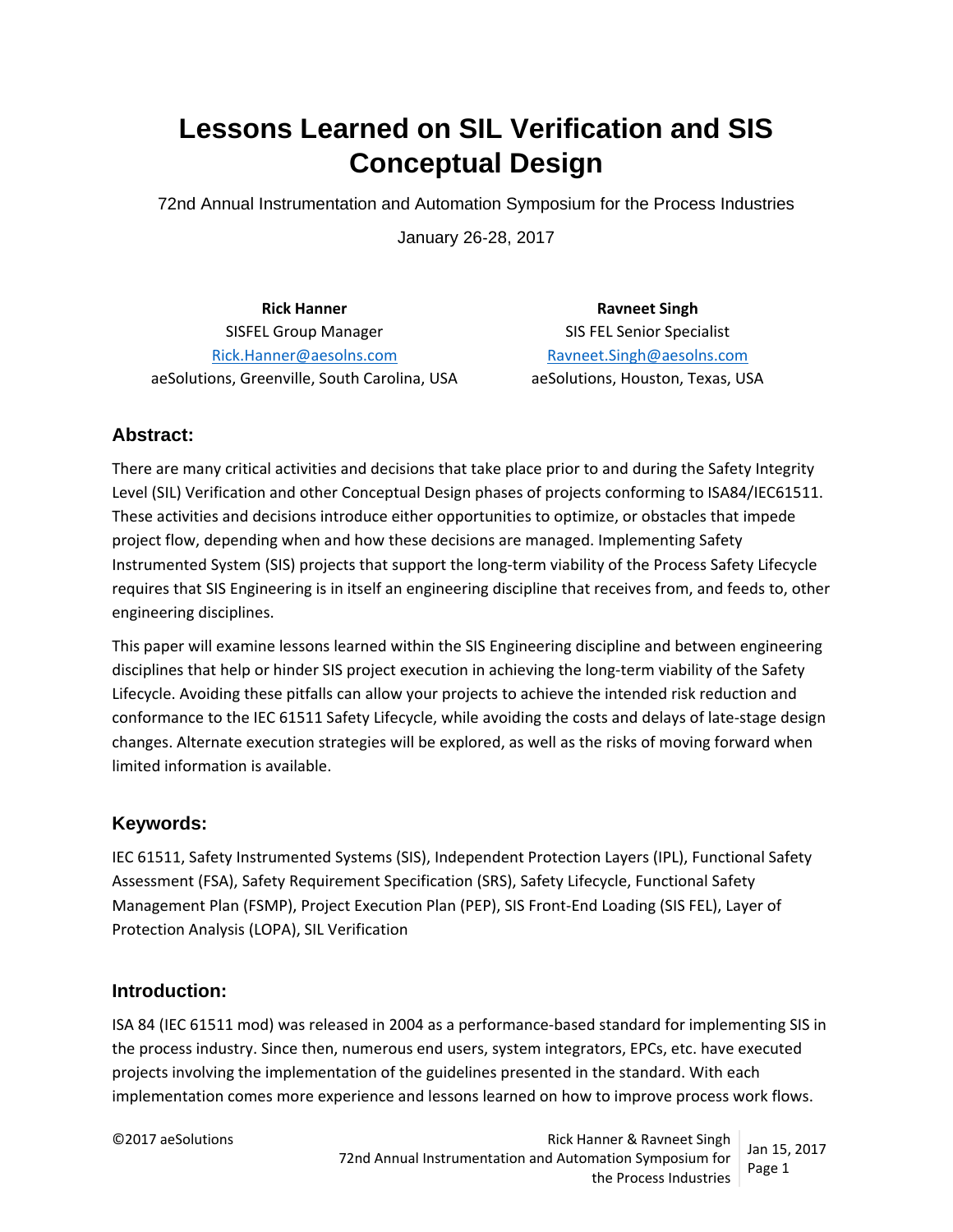Through this white paper, the authors will discuss several facets that can have significant impact on overall total installed cost and schedule based on their experience. With case studies, the paper will present how skipping Functional Safety Assessment (FSA) stages 1 and 2 delays project; how not thinking of proof test philosophy during early project stages can lead to late project changes; and how overlooking process safety time and SIF response time during SIL Verification calculations can lead to designing a SIF that may not be effective in preventing hazards for which it is credited.

As shown in Figure 1, SIS Conceptual Design commences after the completion phases of Risk Assessment (SIL Selection), and ends with the issuing numerous deliverable packages used for SIS detailed design. Detailed design, in regards to SIS Conceptual design involves a combination of process engineering, electrical engineering, control panel design, SIS hardware design, software configuration, and instrumentation design and specification.





For the full Safety Lifecycle, refer to Figure 8, in Clause 6 of ANSI/ISA‐84.00.01‐2004 Part 1 (IEC 61511‐1 Mod), referred to in this document hereafter as simply "IEC 61511". As more process industry end-users strive for compliance to IEC 61511, the greater the need for competent individuals and project teams to execute projects that inherently incorporate the Functional Safety Management Plan (FSMP). This ensures the scheduling of the recommended and required stages of Functional Safety Assessment (FSA), and other key process safety activities. These requirements, as well as the ramifications of running projects without them considered in a timely manner, will be discussed in the sections below.

The cost-saving activity of LOPA validation referred to as "IPL Select" will be explored, that intersects Safety Instrumented Function (SIF) and Independent Protective Layer (IPL) conceptual design in the final stages of Risk Assessment. IPL Select is an up-front investment from a SIS FEL perspective that can provide a significant payback, minimizing potential rework and schedule delays.

©2017 aeSolutions Rick Hanner & Ravneet Singh 72nd Annual Instrumentation and Automation Symposium for the Process Industries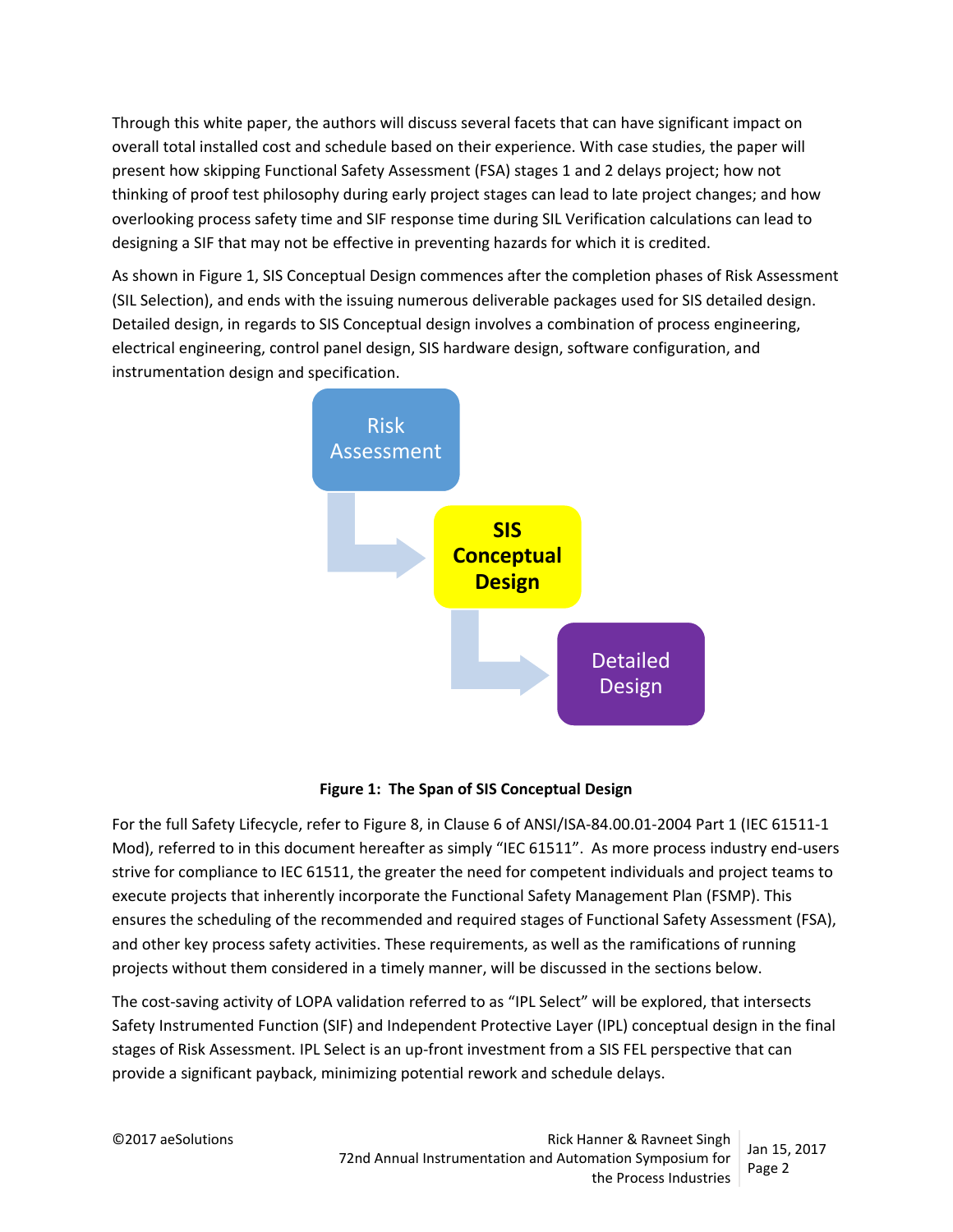The ability to successfully integrate key activities of Safety Instrumented System (SIS) conceptual design into capital projects, grandfathered processes, and process upgrades is paramount in reducing process risk to a tolerable level. Designing and installing IPL that satisfy the sustainability aspects of IEC 61511 requires personnel competence and strategic planning within the SIS Engineering discipline, and between disciplines.

SISs are often regarded as having a very high initial and maintenance costs. However, as the late Trevor Kletz stated: "There's an old saying that if you think safety is expensive, try an accident. Accidents cost a lot of money. And, not only in damage to plant and in claims for injury, but also in the loss of the company's reputation." The cost of a process incident, SIS design and installed costs, and costs of spurious trips are considered in SIS benefit-to-cost ratio calculations. But the costs of company reputation and potential long‐term lost revenue is nearly impossible to quantify. A properly design, installed, tested, and maintained SIS reduces the likelihood of process risk and ensures the sustainability of the SIS Safety Lifecycle.

In this document, projected project cost savings and schedule delays will be presented for various case studies. The values and delays expressed are in terms of the specialty SIS engineering firm labor and the client engineering labor. The estimated costs of EPC rework is taken into account where noted. All other 3<sup>rd</sup> party labor, travel, and expenses are not included in these case studies. The estimated return on investment therefore is estimated at reasonable minimum. The cost of design changes that propagate can increase costs and schedule delays by multiple factors. The case studies are calibrated based on SIS project experience to an SIS project with 24 SIL1 and SIL2 SIF, and 72 non‐SIF protective layers.

It should be noted that the project samples used in the calibration applying the principles and recommendations in this white paper range from over 15 years' experience and involvement in large projects with greater than 100 SIF, medium‐sized projects, and small projects with less than 10 SIF. Implementing recommendations herein can reduce EPC and specialty engineering firm re‐work and change orders.

### **SIS Engineering – an engineering discipline**

SIS Engineering in itself is an engineering discipline that combines numerous facets of engineering into one. It is not imperative to have an "SIS Engineering" department within a large EPC firm, but EPCs, integrators, OEMs, and end‐user organizations should fully understand what the SIS Engineer's function is in the project. As with all engineering disciplines, an error or delay in the propagation of engineering data flow, misinterpretation, or insufficient data, can inflict costly changes and delays in design, installation, and start‐up. With SIS Engineering not yet established as a curriculum in universities, SIS Engineers develop from the fields of process controls, process engineering, or electrical engineering backgrounds. There are several organizations that provide course work that can introduce the requirements and intricacies of SIS Engineering (ISA, Exida, and TuV). But, as true with all else, practice makes perfect. Careers focused on projects requiring conformance to IEC 61511 enable those responsible for filling roles in the safety lifecycle to apply lessons learned and envision obstacles and challenges that other project disciplines may not.

©2017 aeSolutions **Rick Hanner & Ravneet Singh** Rick Hanner & Ravneet Singh 72nd Annual Instrumentation and Automation Symposium for the Process Industries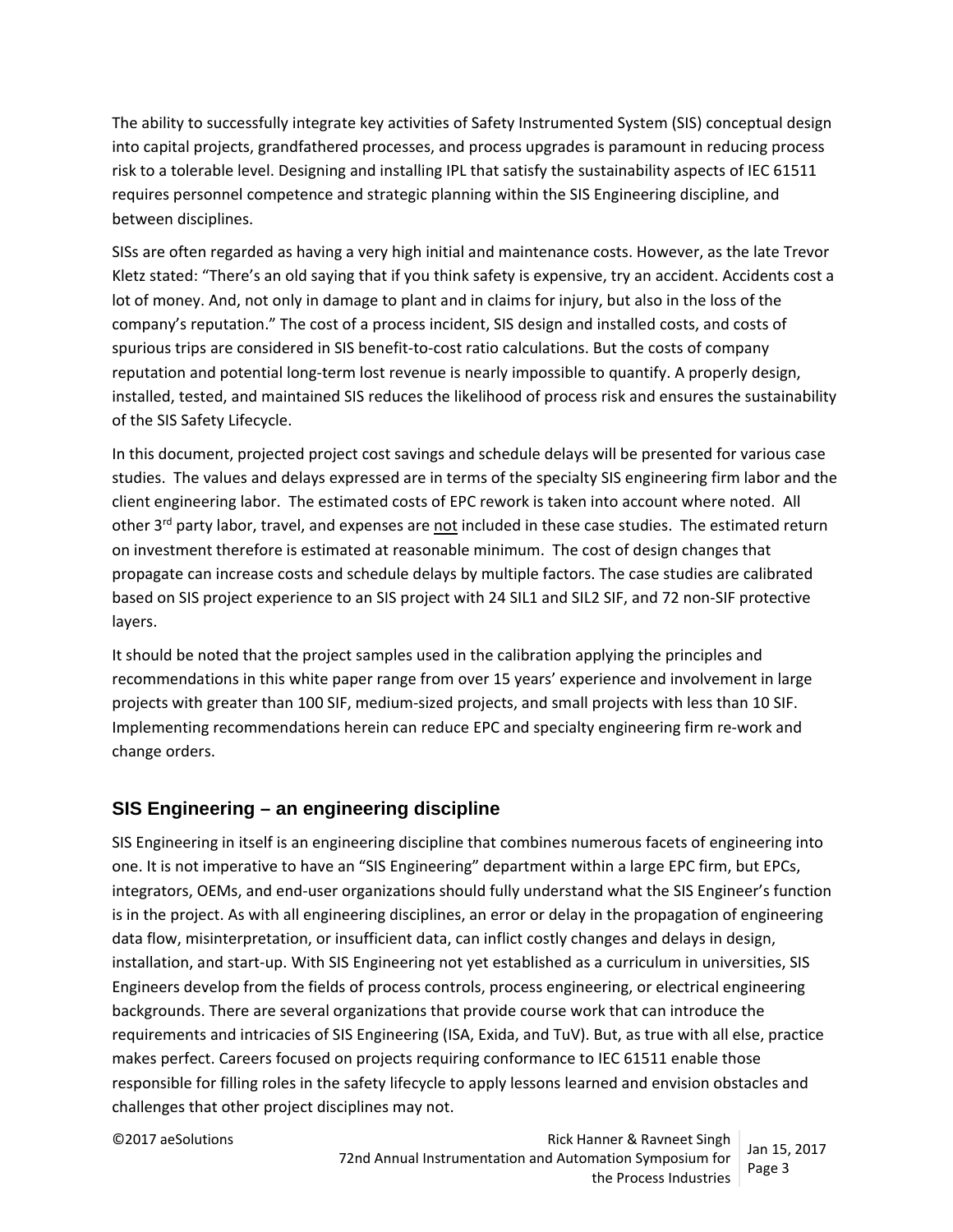## **A Project Execution Plan that integrates Functional Safety**

A project is most successful when the Project Execution Plan (PEP) and the Functional Safety Management Plan are coordinated and synchronized. Not considering the inter‐related process safety data flow and activities can render an SIS project requiring re‐work, assuming oversight and reviews of the design recognize these errors. If not recognized, process risk gaps may covertly be developing. The roles of different organizations that are critical to the success of a project (the end‐user, the Process Safety firm, the EPC, and/or OEM), as well as the individuals within these firms, must be understood and agreed-to by all parties and documented in the PEP in its roles and responsibilities matrix. Stage gates and deliverable freeze‐points must be established to maintain control and prevent rework. For example, two large SIS projects in the Oil & Gas industry did not have well defined SIS roles and responsibilities, stage gates, and freeze points established between the end‐user, the EPC, and the process safety contractor. Communication paths were not established to transfer prompt notification of changes between the EPC and the SIS Engineering firm. This resulted in substantial (6‐digit) project overruns and change orders. After implementing new project workflow changes, which included stage gates and strategic freeze points, the  $3<sup>rd</sup>$  and  $4<sup>th</sup>$  projects executed in the series experienced a significantly increase in the recognized contribution of the process safety engineers, and reduced the amount of change orders and overall project implementation costs significantly.

Lesson Learned: Integrate SIS Engineering deliverables into the Project Execution Plan. Not doing so will render costly overruns and schedule delays, especially on large projects.

## **Where SIS Front-End Loading begins**

We'll assume the methodologies of Hazard and Operability Study (HAZOP) and Layer of Protection Analysis (LOPA) are the risk assessment methodologies employed in this paper, whether applied to greenfield processes (new installations), or brownfield processes (existing processes).

Historically, the SIS Engineering discipline begins after risk assessment, however experience has shown that an intermediate step can save a significant amount of time, potential re-work costs, and avoid downstream schedule delays. This intermediate step referred to as of "LOPA Validation" and "IPL Select" assesses and refines the existing and proposed credited protection layers in closing the process risk gaps for each high hazard consequence of concern.

## **What is LOPA Validation and IPL Select, and where does it fit in regards to the Safety Lifecycle?**

IEC 61511 clause 9.5.1 specifies "The design of the protection layers shall be assessed to ensure that the likelihood of common cause, common mode, and dependent failures between protection layers and the BPCS are sufficiently low in comparison to the overall safety integrity requirements of the protection layers."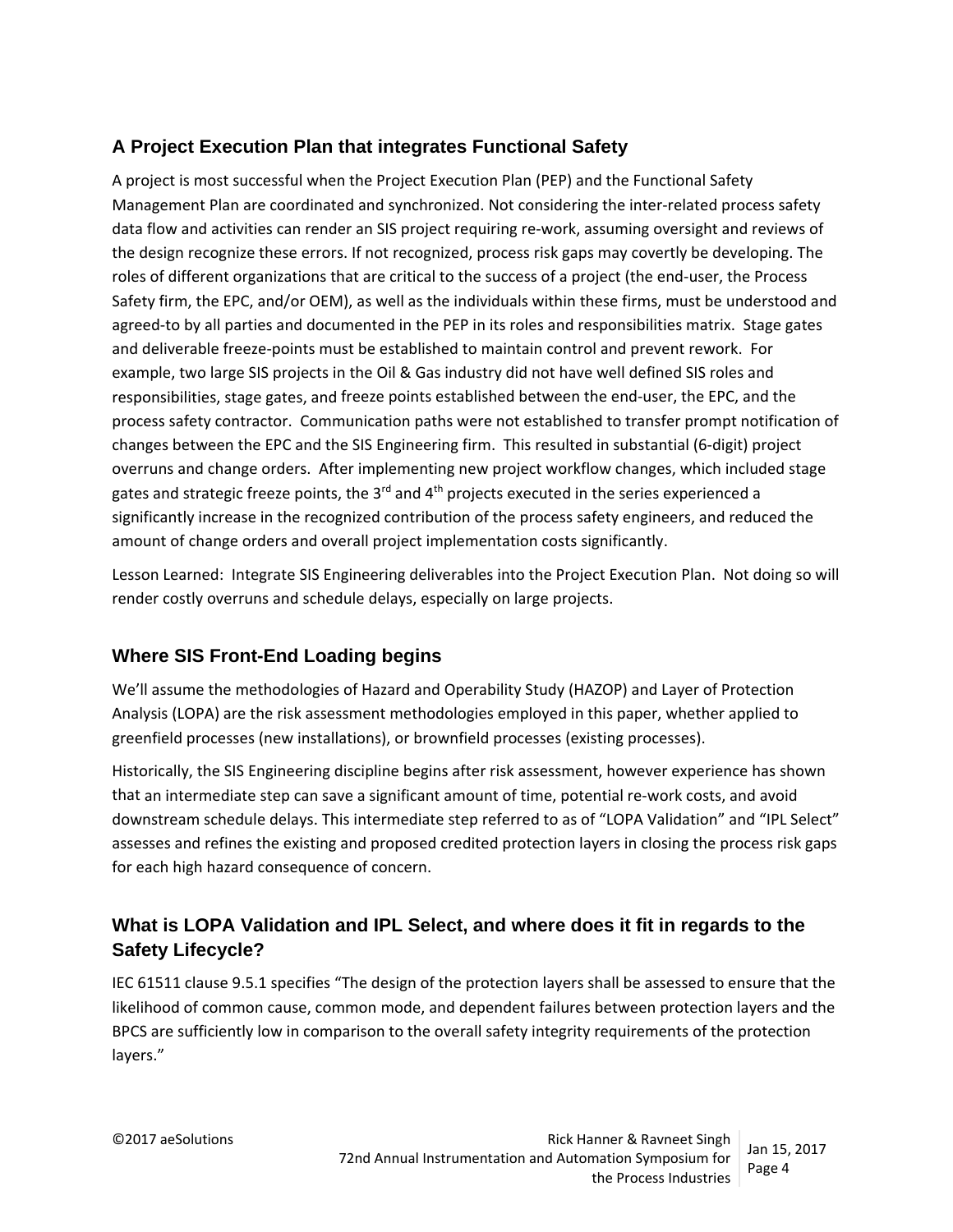LOPA Validation and IPL Select includes the participation of a senior Risk and SIS FEL individuals (well versed in the allocation of protective layers) to work with the LOPA team to:

- verify that the hazard scenarios are clearly documented and follow client and RAGAGEP standards. This includes initiating cause, consequence, and IPLs to close any gaps.
- verify that the target risk reduction assigned to the SIFs in each LOPA scenario is accurate and generally achievable with a reasonable test interval before the SIF engineering effort commences
- assist in providing alternative solutions for gap closure
- assist in confirming the IPL requirements of dependability, auditability, independence, diversity and physical separation of IPLs against initiating events and other IPLs on the same cause‐ consequence scenarios
- assist in providing process safety times and IPL response times are adequate to ensure the IPLs will prevent the hazard
- identify potential common cause failures that may require alternative means of risk reduction calculations or selection of other IPLs
- identify lower cost IPLs if available
- obtain the buy in and support from the end-user's operations staff on the planned credited IPLs.

Figure 2 below depicts the LOPA Validation and IPL Select activity as an intersection of Risk Assessment and SIS Conceptual design.



#### **Figure 2: LOPA Validation and IPL Select – Where SIS Front End Loading intersects Risk Assessment**

By involving the SIS Engineering Lead in the LOPA Validation and IPL Select review, the SIF functionality and integrity requirements are further refined, proving a smoother transition of project data flow.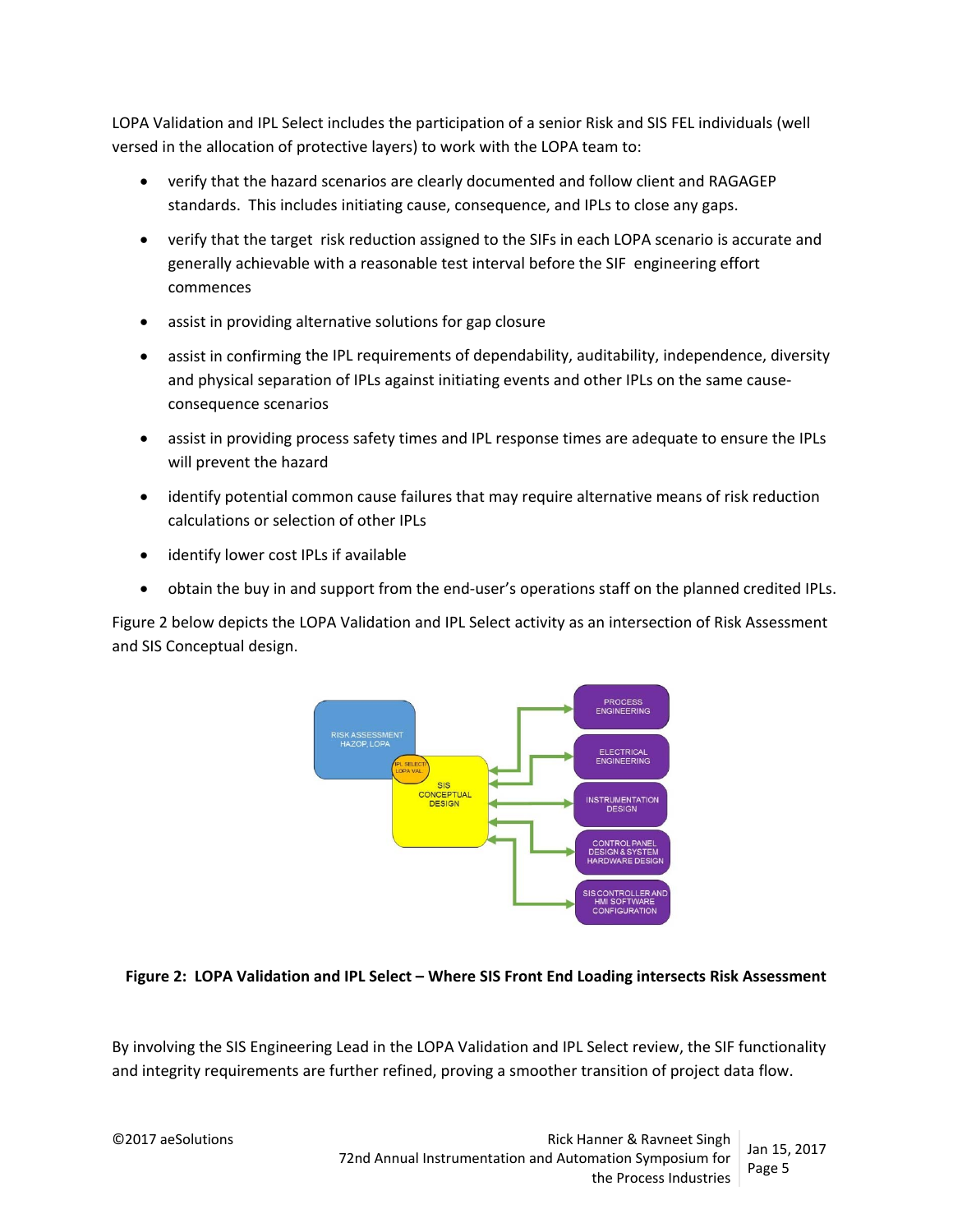In the case of the SIS project originally encompassing 24 SIL1 and SIL2 SIFs, and 72 non-SIF protective layers defined from the PHA/LOPA, we assume that reconvening of the LOPA and subsequent changes invoke the following changes: 6 SIFs are added, 6 SIFs are modified, and 12 non‐SIF IPLs are added. The anticipated minimum level of effort savings and schedule impact would be:

| Estimated cost (hrs) and schedule benefit of performing IPL Select: |          |
|---------------------------------------------------------------------|----------|
| Hours of downstream rework due to invalid or modified IPLs:         | 426.0    |
| Hours of IPL Select - 3-day including end-user labor:               | $-166.0$ |
| Potential savings (not including EPC):                              | 260.0    |
| Potential startup delay avoided (in weeks, not including EPC):      | 4.1      |

It should be noted that the LOPA Validation and IPL Select stage gate meets most of the requirements of the first portion of FSA Stage 1:

● FSA Stage 1 - After the hazard and risk assessment has been carried out, the required protection layers have been identified and the safety requirement specification has been developed.

Therefore, if the end user chooses to implement LOPA Validation and IPL Select, then the FSA Stage 1 team will spend a minimal amount of time reviewing the Risk Assessment and protective layers. The same can be said of FSA Stage 2 and Stage 3.

Lesson learned: Performing LOPA Validation and IPL Select will reduce the rework of SIL Calculations, SRS and supporting documents, and can significantly impact detail design and installation/commissioning as the SIS design progresses.

## **Project-Impacting assumptions or decisions in LOPA Recommendations**

A LOPA Report typically consists of the LOPA worksheets, an IPL List (which includes SIFs, which are by definition, IPLs), and LOPA Recommendations List. We'll focus on the Recommendations List. The LOPA Recommendations List consists of uniquely numbered recommendations that must be taken into account to follow up and validate the assumptions made in the LOPA, and to ensure that protection layers receive the intended IPL credit they are awarded. The assigned end-user management, engineering, and operations staff must follow up and either confirm or reject recommendations. The Recommendations list almost always has impact on IPL credits and also defines the integrity and functional requirements of the SIFs and other IPLs.

## **Executing Functional Safety Assessments**

The first 3 stages of FSA as defined by IEC 61511 are executed at different stage gates of SIS project execution:

● Stage 1 - After the hazard and risk assessment has been carried out, the required protection layers have been identified and the safety requirement specification has been developed.

©2017 aeSolutions **Rick Hanner & Ravneet Singh** Rick Hanner & Ravneet Singh 72nd Annual Instrumentation and Automation Symposium for the Process Industries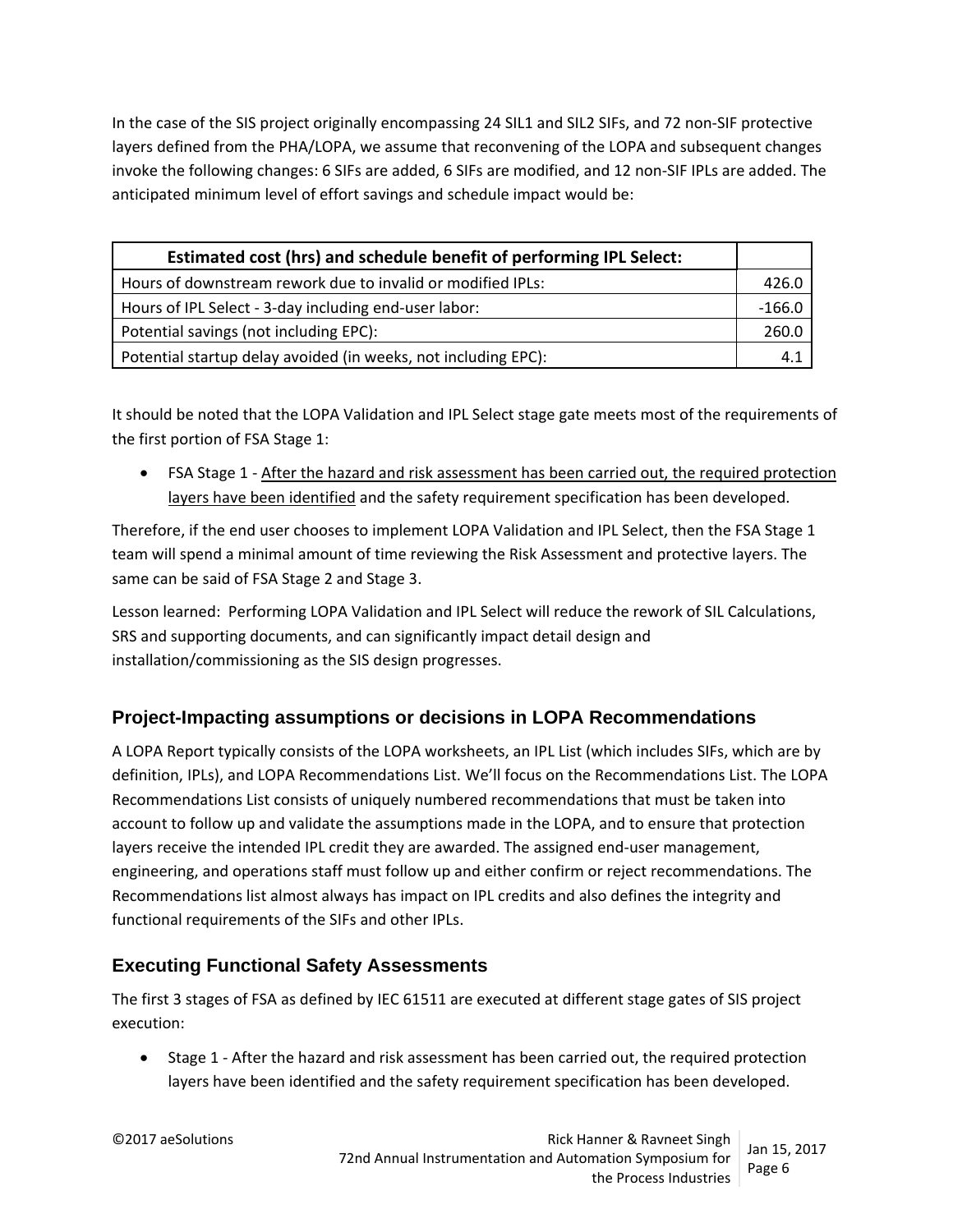(Authors' note: It should be noted that SIL Verification calculations and SRS support documents are also within the scope of this assessment.)

- Stage 2 After the safety instrumented system has been designed. (Authors' note: design is verified to meet requirements of the SRS.)
- Stage 3 After the installation, pre-commissioning and final validation of the safety instrumented system has been completed and operation and maintenance procedures have been developed.
- Stage 4 After gaining experience in operating and maintenance.
- Stage 5 After modification and prior to decommissioning of a safety instrumented system.

(FSA Stages 4 and 5 are post‐startup, and not addressed within the scope of this document.)

Only FSA Stage 3 is considered a shall (required) by IEC 61511, however the consideration of FSA Stages 1 and 2 is highly recommended. Holding off until Stage 3 (post‐installation) can prompt late changes in Risk Assessment, SIL Verification calculations, the SRS, detailed design and installation.

Take the case of the same sample SIS project, originally encompassing a quantity of 24 SIL1 and SIL2 SIFs (combined), and 72 non‐SIF protective layers defined from the PHA/LOPA as above. The anticipated minimum level of effort savings and schedule impact for Implementing FSA Stage 1 would be:

| Estimated cost (hrs) and schedule benefit of performing FSA Stage 1: |          |
|----------------------------------------------------------------------|----------|
| Hours of downstream rework due to invalid or modified IPLs:          | 578.0    |
| Hours of FSA Stage 1; 6-day including end-user labor:                | $-188.0$ |
| Potential savings (not including EPC):                               | 390.0    |
| Potential startup delay avoided (in weeks, not including EPC):       | 5.5      |

Skipping FSA Stage 1 and performing FSA Stage 2 (which would also invoke Stage 1), but after SIL Calculations and SRSs have been developed renders a higher risk of rework and impact on schedule:

| Estimated cost (hrs) and schedule benefit of performing FSA Stage 2: |          |
|----------------------------------------------------------------------|----------|
| Hours of downstream rework due to invalid or modified IPLs:          | 1308.0   |
| Hours of FSA Stage 2; 9-day including end-user labor:                | $-402.0$ |
| Potential minimal savings (including estimated EPC design):          | 906.0    |
| Potential startup delay avoided (in weeks, not including EPC):       | 10.0     |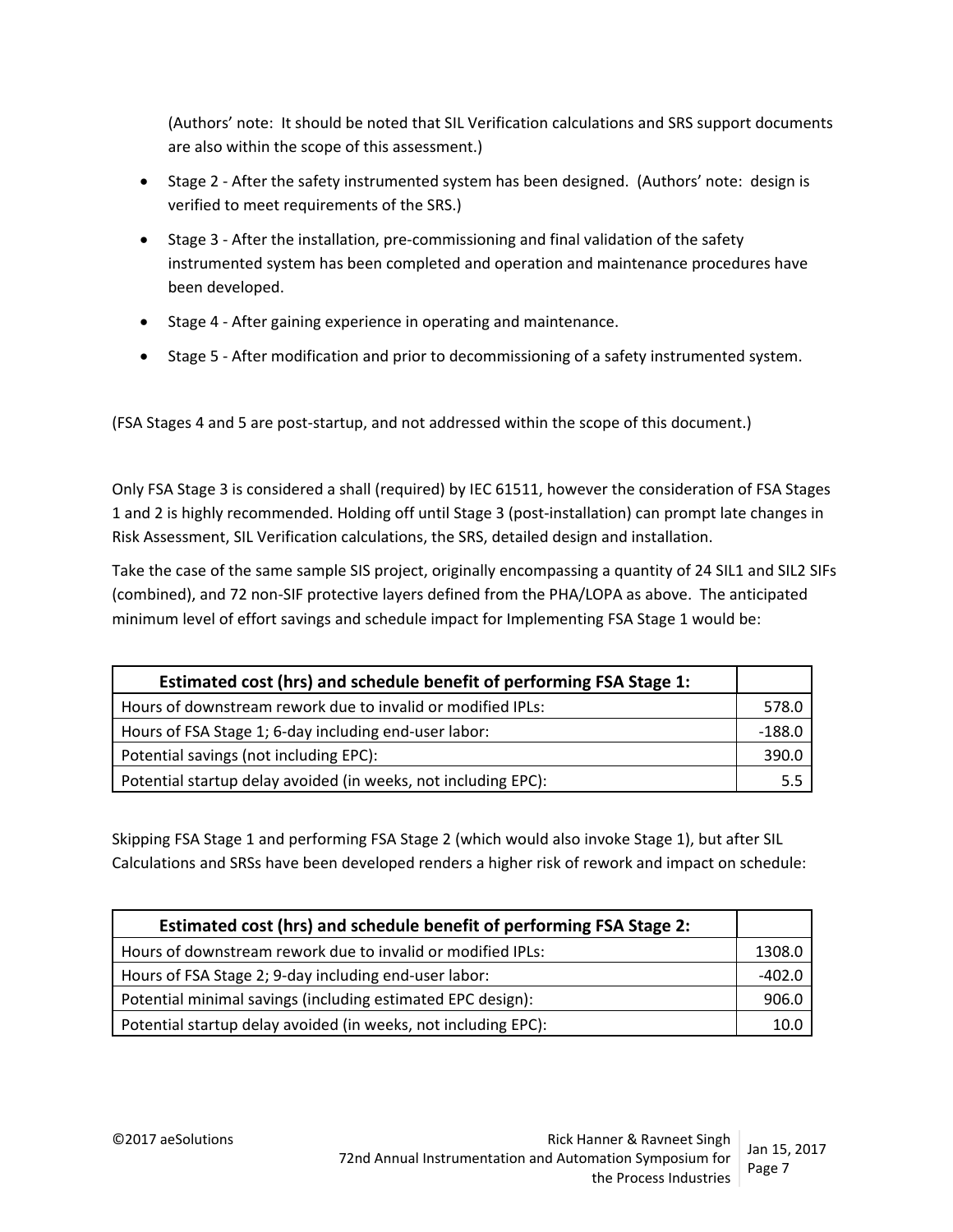Skipping FSA Stage 1 and FSA Stage 2, and only performing FSA Stage 3 (which would also invoke Stage 1 and 2, but after SIL Calculations and SRSs have been developed and the installation of the SIS, prior to startup renders an even higher risk of rework and impact on schedule:

| Est. potential cost (hrs) and schedule delay waiting to perform FSA Stage 3: |           |
|------------------------------------------------------------------------------|-----------|
| Hours of downstream rework due to invalid or modified IPLs:                  | 1468.0    |
| Hours of FSA Stage 3: 13-day including end-user labor:                       | $-348.0$  |
| Potential savings (not including EPC):                                       | 1120.0    |
| Potential startup delay avoided (in weeks, not including EPC):               | 22.0      |
| Estimated Equipment and installation costs:                                  | \$118,260 |

Lesson learned: Waiting on the first FSA being performed at Stage 3 can have significant impact on startup and rework. Discovery of risk assessment and design errors before startup can invoke costly delays – of several weeks.

## **Consideration of Process Safety Time**

According to the CCPS Guidelines for Safe and Reliable Instrumented Protective Systems Process Safety Time (PST) is "the time period between a failure occurring in the process or its control system and the occurrence of the hazardous event." Whereas IPL Response Time is "the time necessary for the IPL to detect the out-of-limit condition and complete the actions necessary to stop the progression of the process away from the safe state." Per ISA‐TR84.00.04, it is recommended that the required IPL Response Time be no more than half the PST.

If the PST calculations are not performed prior to the Issue for Design (IFD) SRS, then a SIF may be fully designed, only to find out that its response time is not adequate in preventing the hazard. This would also be true for any other IPL that was credited in the same hazard scenario and typically involves an alarm with operator response. Under these circumstances, the LOPA Team would have to be reconvened, and additional IPL(s) would require significant conceptual design rework.

The rework cannot be accurately estimated for the process safety specialists, and the cost of re‐design is based on the alternate design solutions to be put into place.

Note that a less drastic measure may be by adjusting the SIF trip point closer to the process control trip point, providing a greater process safety time, thus allowing more time for the SIF to respond and be proven effective. The same applies to alarm‐type IPLs, BPCS interlock IPLs and SIFs: adjusting the trip/alarm point closer to the process control setpoint will provide the operator more time to respond to the alarm. This may not be feasible in some cases.

Lesson Learned: PST must be calculated which drives the IPL Response Time requirements for the IPL. These calculations are often delayed due to notification of the end‐user process engineering for data. It is critical that these calculations are performed before SRSs are finalized. Concentrate first on the fastmoving processes – (eg. gas blow‐by, knockout pot carryover, small vessels with relatively large

©2017 aeSolutions **Rick Hanner & Ravneet Singh** Rick Hanner & Ravneet Singh 72nd Annual Instrumentation and Automation Symposium for the Process Industries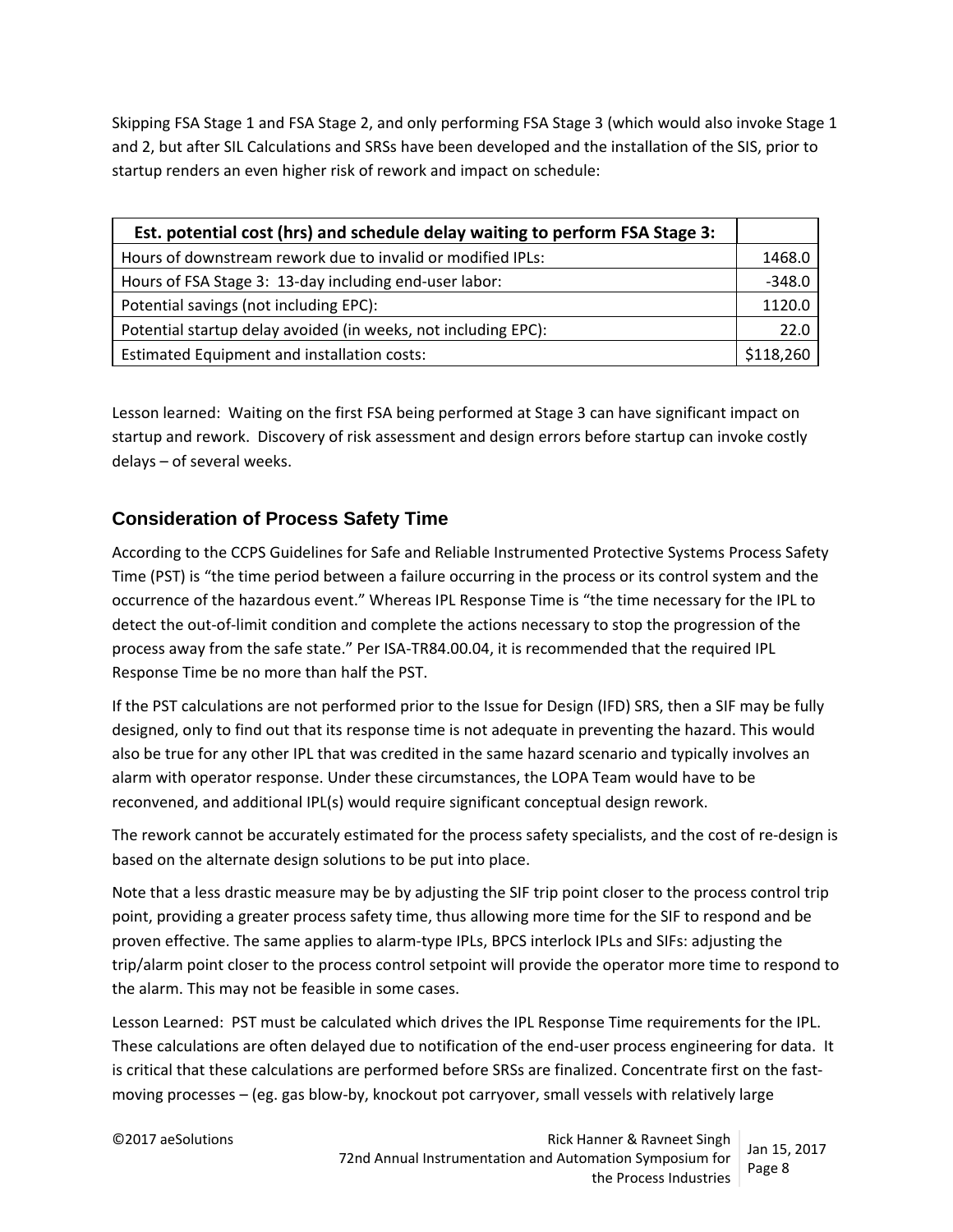volumetric turnovers, and accumulation of unburned fuel in a firebox). Communicate the requirements after risk assessment so that the SIF components (sensor response time, sampling times, and valve actuation) can properly be addressed.

## **Proof Testing isn't an afterthought**

Developing manual and automatic proof test procedure guidelines after the SRS has been developed can render functions untestable (e.g. turbine over-speed, high level in a vessel where level switch is sidemounted), invoke lower proof test coverage, and impede the sustainability of your SIS. Clause 16 (of 19 total) of IEC 61511 can mislead a junior SIS designer into believing it is one of the last steps in the Safety Lifecycle. But proof testing philosophies should be established before SIL Verification calculations and must be established before or during initial SRS development. Proof testing philosophies should be vetted with the end‐user when other aspects and parameters of SIL calculations are being established.

Recall that a SIF is made of a sensor subgroup, a logic solver subgroup, and a final element subgroup. And many SIFs share the same final elements; for example, a number of SIFs for a boiler take action by closing main and pilot fuel valves. Since IEC 61511 allows segmented testing, identifying common subgroups between SIFs can be an opportunity to more efficiently test the final elements. There is no better function test than a full end-to-end SIF proof test, because it tests the functionality of all components in the system including relays that may be between the logic solver and field devices. But in most cases, full end‐to‐end proof tests are disruptive to the process while it is running. Therefore segment proof testing, which requires carefully managed bypasses, is often required.

Plant turnaround intervals are also important because offline proof testing, which may account for the majority of final elements of many SIFs, must be performed during these outages. Automatic testing is often employed to detect a proportion of dangerous failures in between full function tests. Automatic testing is usually established as a requirement during SIL Verification calculations.

Assessing the availability of offline "Train" testing (e.g. Compressor Train A is down and isolated from the process while Compressor Trains B and/or C are running) can provide opportunities for testing in between major turnarounds.

Lesson Learned: Integrate proof testing into the thought processes of SIL Verification and integrate the test philosophy of the SIF into SRS development. Obtain end‐user operations and maintenance approval of testing and initial templates for both full function and device‐level functions.

## **Other Sustainability requirements of the IEC 61511 Safety Lifecycle**

The IEC 61511 Safety Lifecycle is a series of processes that circle back to the Hazard Analysis and Risk Assessment, as categorized below:

- Historical Testing data and Demands on SIFs:
	- o Proof test data to update the assumed failure rates used in SIL Verification calculations. This affects the Probability of Demand (PFD<sub>avg</sub>) achieved by SIFs that should be entered back into the LOPA IPL credit.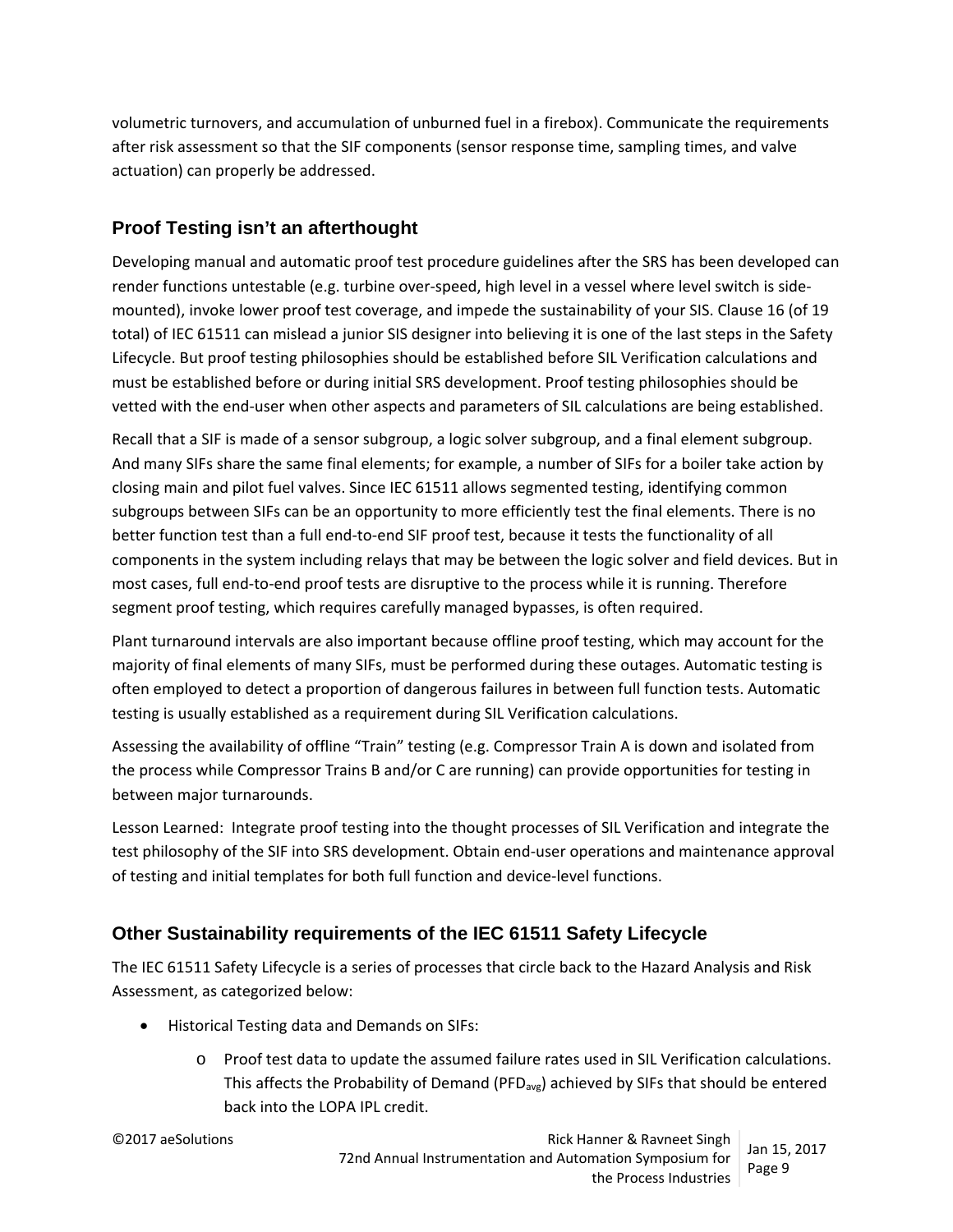- o Demand frequencies of initiating events assumed in the LOPA
- o Demand frequencies on SIFs
- Management of change
	- o Requires an assessment of whether or not the process change(s) invoke new hazards
	- o If hazards are introduced, then gather PSI and loop back to PHA/LOPA and repeat the lifecycle
- PHA Revalidation
	- o On a 5‐year interval revalidate your entire process covered by 29CFR119.1910 which also means gather PSI and loop back to PHA/LOPA and repeat the lifecycle.
- record SIF sensor bypass information,
- determine your overall health of process risk that takes into account observed failure rates, bypassing, and late proof testing

Lesson Learned: Feedback data is difficult to manage without appropriate infrastructures in place. IEC 61511 requires that this feedback is taken into account, and proper action taken to reduce process risk. Electronic tools are becoming available to manage the feedback data and integration.

#### **Last but not Least: Ensuring Competency in the Safety Lifecycle**

Clause 5 of IEC 61511 clarifies that "Persons, departments or organizations involved in safety life‐cycle activities shall be competent to carry out the activities for which they are accountable."

This requires not only the technical aspects of SIS conceptual design, but also in project planning, and one of the most important aspects is the synchronization of planning.

Additionally, the ability to recognize obstacles early in any project execution is key in removing or reducing the impact of those obstacles. This ability comes with experienced teams that have depth in the various phases of the Safety Lifecycle, and the interconnections of these phases.

Significant efforts can be applied to all phases of the safety lifecycle, but the ramifications of not ensuring the competency in the assigned roles within the safety lifecycle can have devastating impacts on project costs, schedule, and unrealized process risk. After an SIS project is complete, unrealized process risk is manifested in invalid protective layers and/or testing procedures that do not fulfill the assumed credit, functionality, and integrity assigned in risk assessment. The cost is a higher likelihood of an incident and not managing the process hazards to a company's tolerable risk. The incident itself can be estimated using formulas, but the impact to people and an end‐users financial well‐being and reputation cannot be quantified within a high degree of accuracy.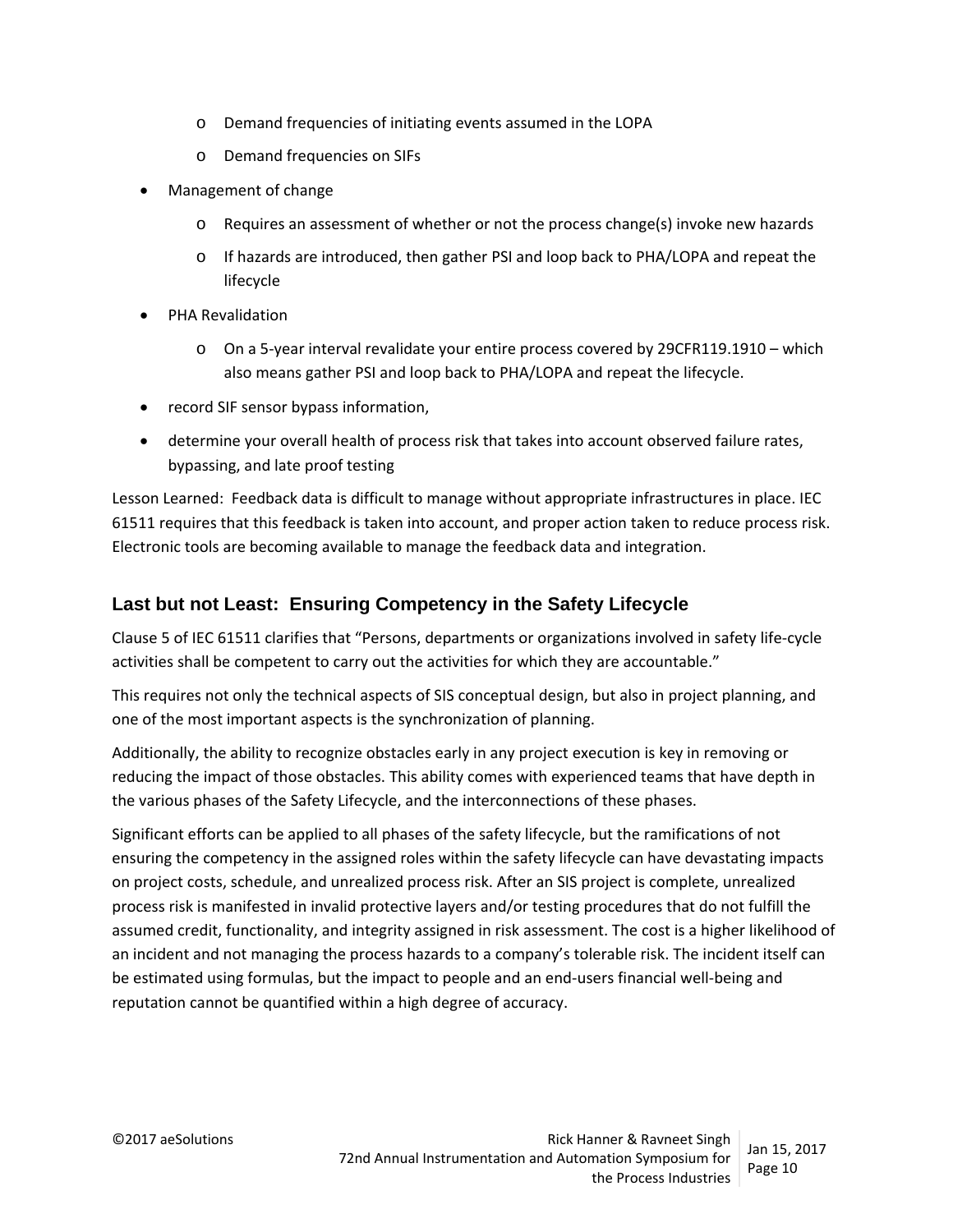### **Conclusion:**

Topics addressed in this paper were learned from experience in operations, control systems integration, controller and HMI configuration, instrumentation, risk assessments, maintenance, plant management, and SIS Engineering. Some come from personal experience, training, incident and near miss reports, Chemical Safety Board publications, and various other sources. Many in the chemical and petrochemical industry have learned from their own and others' mistakes.

This paper summarizes a portion of the lessons learned in implementing SIS and other protective systems in the chemical, petrochemical, oil & gas, food & beverage, power, and pharmaceutical industries. The intent of this white paper is to assist readers in reducing the costs of rework, avoiding schedule delays, delivering projects that meet IEC 61511 sustainability requirements, and ultimately minimize process hazard risks to a tolerable level for owners and operators.

#### **References**

- 1. ISA. *Functional Safety: Safety Instrumented Systems for the Process Industry Sector, Parts 1 ‐ 3*, International Society of Automation, Research Triangle Park, North Carolina, 2004.
- 2. ISA. *TR84.0.04 Guidelines for the Implementation of ANSI/ISA‐84.00.01‐2004 (IEC 61511 Mod), Part 1.* International Society of Automation, Research Triangle Park, North Carolina, 2005.
- 3. *CSB Video Excerpts from Dr. Trevor Kletz*. Dr. Trever Kletz. 13 Nov. 2013. Web.
- 4. OSHA. *29 CFR Part 1910.119, Process Safety Management of Highly Hazardous Chemicals*. U.S. Federal Register. Feb. 24, 1992. Web.
- 5. CCPS. *Layer of Protection Analysis: Simplified Process Risk Assessment.* Center for Chemical Process Safety, American Institute of Chemical Engineers, New York, NY, 2001.
- 6. CCPS. *Guidelines for Safe and Reliable Instrumented Protective Systems.* Center for Chemical Process Safety, American Institute of Chemical Engineers, New York, NY, 2007.